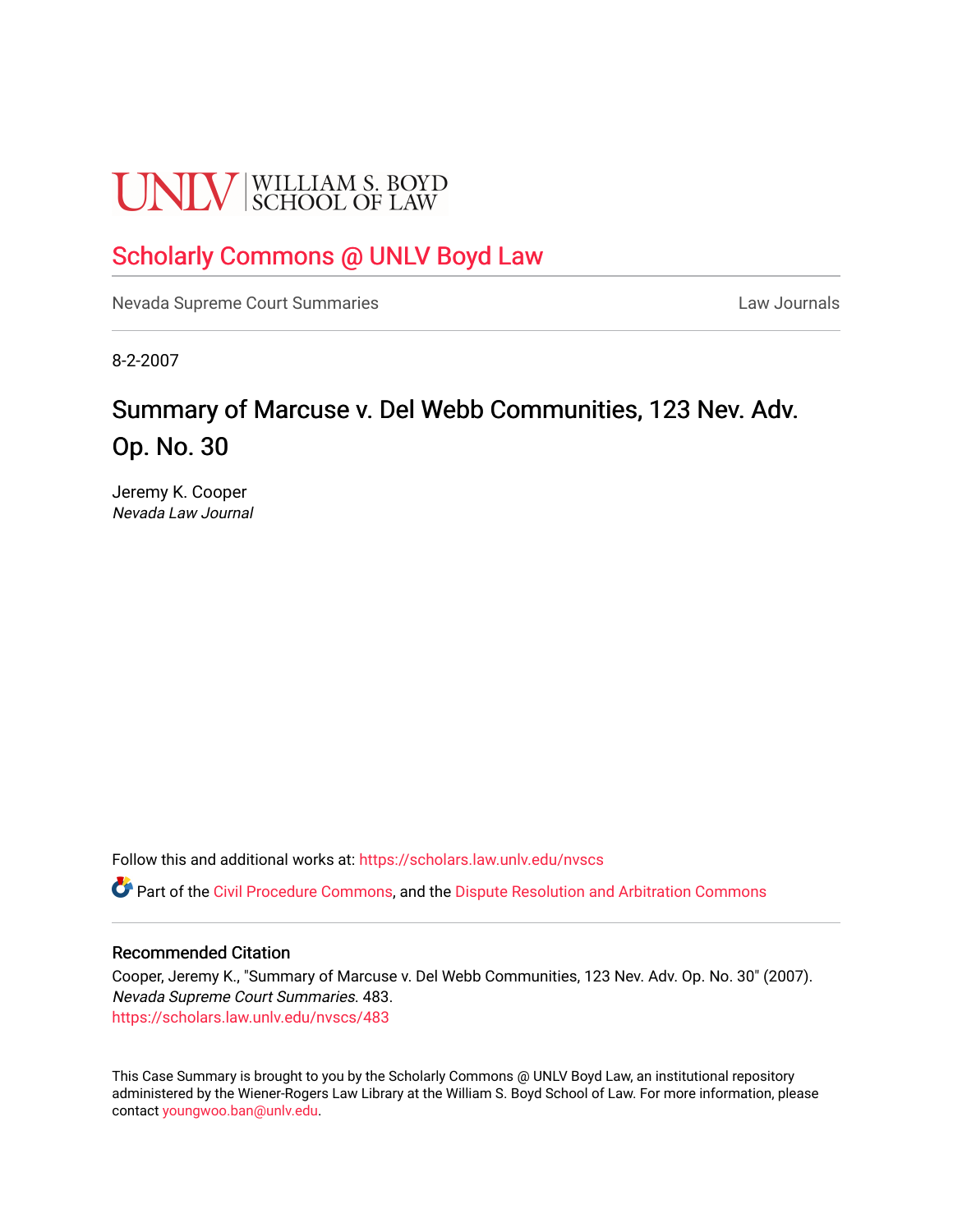### *Marcuse v. Del Webb Communities***, 123 Nev. Adv. Op. No. 30 (August 2, 2007)[1](#page-1-0)**

#### **CIVIL PROCEDURE – CLASS ACTION (STANDING) – JUDICIAL ESTOPPEL**

#### **Summary**

Appeal of a district court's dismissal of a construction defect class action. Also, appeal from a district court's denial of appellants' motion to consolidate their claim and their motion for a separate trial within a class action (first action) and appeal from a district court's order granting respondent's motion to dismiss appellant's pursuit of a second action independent from the class action under the doctrines of res judicata and collateral estoppel (second action). The Nevada Supreme Court affirmed the district court's dismissal of the class action based on the settlement and reversed the district court's order granting respondent's motion to dismiss the second action.

#### **Disposition/Outcome**

 First action: Affirmed. Unnamed class members who have already objected to the approval of a settlement in a timely manner at a fairness hearing have standing to appeal without formally intervening. However, the district court did not err in its final approval of the settlement and the appellants' objection to the settlement was focused on their right to recover resultant damages rather than the merits and actual subject matter of the class settlement as a whole. As such, the district court did not abuse its discretion in granting final approval of the settlement. Also, because respondents assured the district court that the appellants could still file a second action outside of the class action, the district court did not abuse its discretion in denying the motion to consolidate and the motion for a separate trial within the class action.

Second action: Reversed. When a party takes an inconsistent position to gain an unfair advantage, the doctrine of judicial estoppel applies and res judicata and collateral estoppel should not be applied to dismiss the relevant action.

#### **Factual and Procedural History**

 Appellants Irwin and Edith Marcuse owned a home in the Sun City Summerlin housing development which was built by respondent Del Webb Communities, Inc. The homes, including the Marcuses' home, were constructed with defective unsleeved, underslab domestic water copper plumbing lines. In July 2001, five homeowners filed a class action lawsuit against Del Webb on behalf of Summerlin homeowners, based on the

 $\overline{a}$ 

<span id="page-1-0"></span><sup>&</sup>lt;sup>1</sup> By Jeremy K. Cooper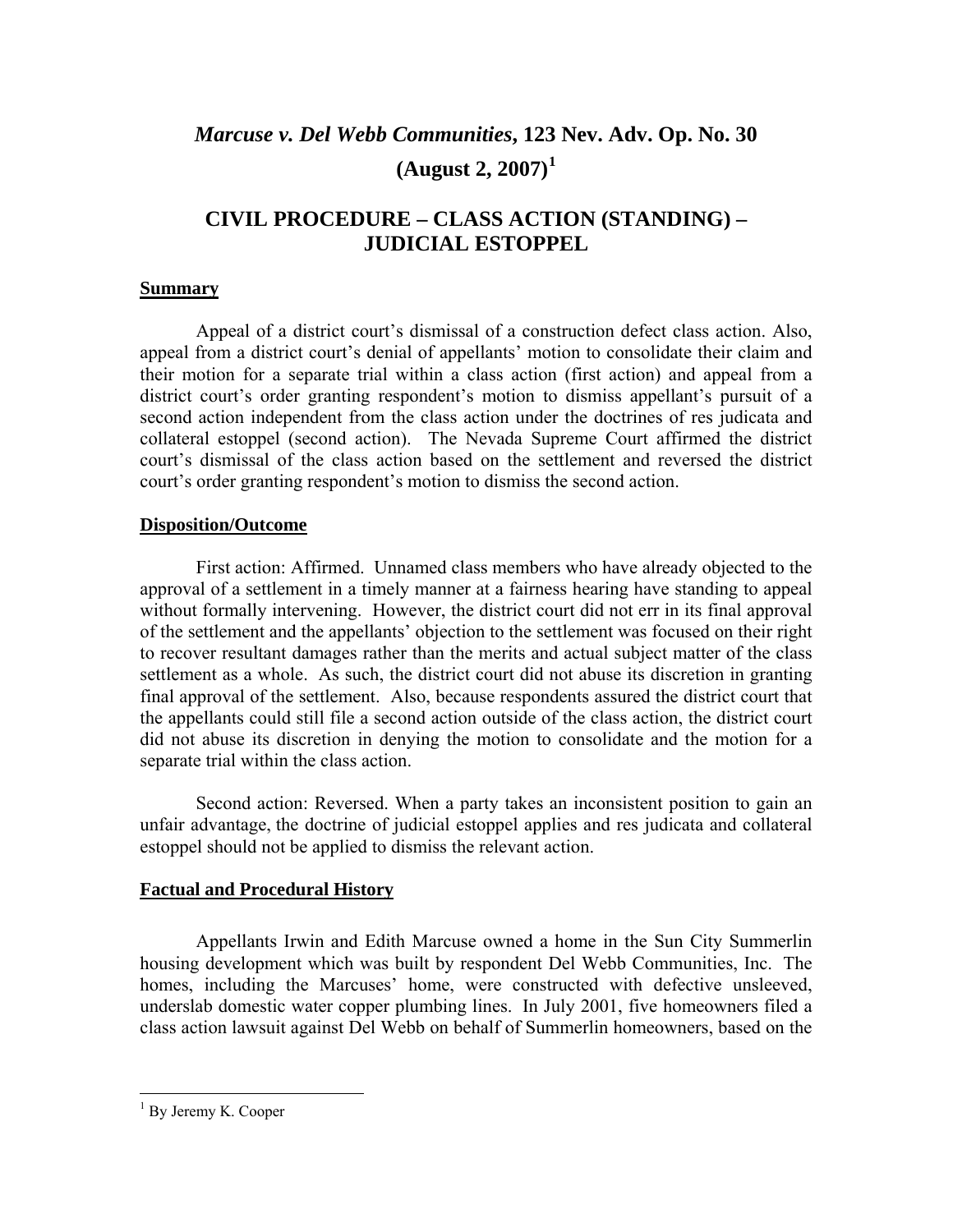latent deficiencies. The class consisted of all homeowners with unsleeved, underslab copper plumbing.

 In January 2002, the district court certified the class. Class members could opt out of the class no later than November 15, 2002. By the November opt-out date, the Marcuses had neither opted out of the class nor experienced an actual plumbing failure. However, on May 23, 2003, the Marcuses house flooded. The source of the water was a leak or rupture in the underslab water pipes. The Marcuses could no longer opt out.

 Del Webb paid for the costs of repairing the defective plumbing in the Marcuses' home, but did not compensate the Marcuses for the full damages that resulted, the resultant damages. Following negotiations with the class, the class plaintiffs agreed to dismiss from the class action all members who had experienced underslab plumbing leaks and whose defective plumbing had been repaired by Del Webb.

 The Marcuses attempted to resolve their resultant damages claim within the class action by filing a motion to consolidate their claim with the class action claims, under NRCP 23 and NRCP 42(a). Del Webb opposed, arguing that (1) contrary to the requirements of NRCP 42(a), the Marcuses had failed to demonstrate any pending action involving a common question of law or fact, and (2) there were no common questions of law or fact between the Marcuses' claims and the class's claims, since the class action sought recovery for future damages, not resultant damages. However, Del Webb asserted that the Marcuses could pursue a second action against Del Webb to recover resultant damages. The district court denied the motion to consolidate.

 The Marcuses filed another motion under NRCP 23 and NRCP 42(b) for a separate trial within the class action on their resultant damages. The Marcuses asserted that Del Webb had essentially agreed in its opposition to the motion to consolidate that a separate trial was appropriate. Del Webb opposed, arguing that (1) the Marcuses still had failed to file their own complaint or show any pending action, and thus their motion fell outside the scope of NRCP 42; (2) NRCP 23 did not support the Marcuses' position because the Marcuses were no longer members of the class, since the class sought recovery for future damages and the Marcuses had actual, not future, damages; and (3) a separate trial within the class action would prejudice Del Webb because it would not have any opportunity to conduct discovery. The court orally denied the Marcuses' motion.

 In June 2004, the district court granted preliminary approval of a proposed class settlement for \$21.5 million. The proposed settlement notified the class members that the settlement was only for class plaintiffs whose homes had not yet been repaired, and that any homeowners whose plumbing had already been repaired would not receive any of the settlement proceeds.

 The Marcuses immediately filed an independent complaint against Del Webb to initiate the second action. Del Webb filed a motion to dismiss the second action, arguing that the Marcuses had participated in the class action as class members, that their claims had already been litigated in the class action, and that the doctrines of res judicata and collateral estoppel prevented the Marcuses from re-litigating their claims. The district court determined that the Marcuses' status as class members in the class action, since the Marcuses never opted out of nor were removed from the class, barred re-litigation of any claims that were or could have been part of the class action. Thus, the district court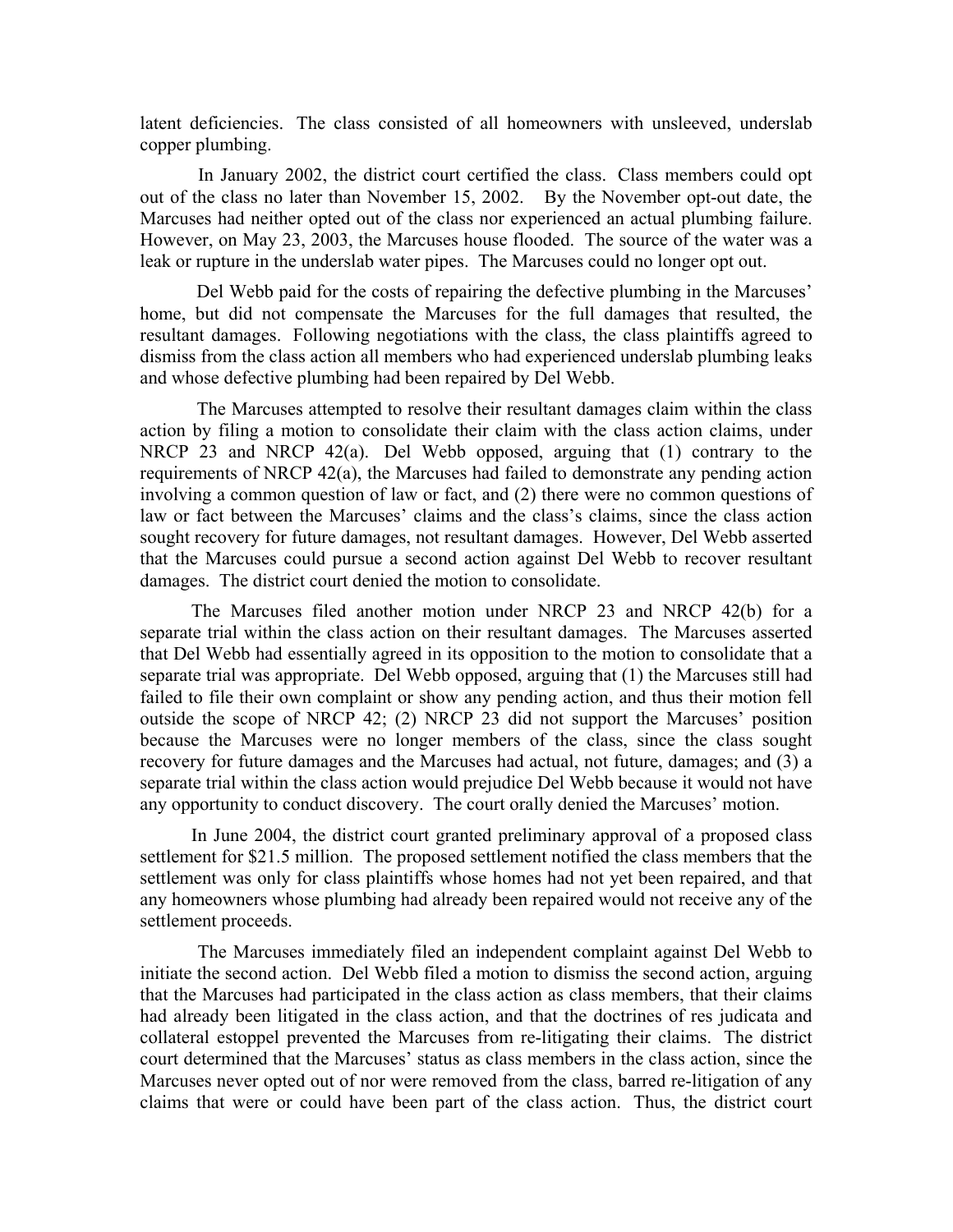granted Del Webb's motion to dismiss the second action based upon the doctrines of res judicata and collateral estoppel.

 In August 2004, the class representatives filed a motion for final approval of the settlement in the class action. The Marcuses opposed the settlement and challenged its effect on their resultant damages claim. Thereafter, the Marcuses filed an NRCP 60(b) motion for relief from any judgment, order, or proceeding in the class action that affected their ability to pursue their claim for resultant damages. The district court granted the class representatives' motion and approved the settlement. The district court then entered its final judgment―a stipulation and order dismissing the class action with prejudice. Finally, the district court denied the Marcuses' NRCP 60(b) motion but did not elaborate upon its reasoning. The Marcuses appealed the district court's order dismissing the class action with prejudice and the district court's order granting Del Webb's motion to dismiss the second action.

#### **Discussion**

#### Standing and final approval of the settlement

 The Court stated that the issue of whether an unnamed class member has standing to appeal from the final judgment in a class action was an issue of first impression in Nevada. The Court cited *Devlin v. Scardelletti*, 536 U.S. 1, 14 (2002), recognizing that the United States Supreme Court has held that an unnamed class member who has already objected to the approval of a settlement in a timely manner at a fairness hearing has standing to appeal without formally intervening. The United States Supreme Court reasoned that unnamed class members are parties to the proceedings in that they are bound to the final settlement in a class action. If unnamed class members who timely object to a settlement in a fairness hearing lack standing to appeal the approval of the settlement, then they are deprived of the ability to preserve "their own interests in a settlement that will ultimately bind them, despite their expressed objections before the trial court."<sup>[2](#page-3-0)</sup>

 The Court also cited *Powers v. Eichen*, 229 F.3d 1249, 1256 (9th Cir. 2000), in which the Ninth Circuit Court of Appeals held that an unnamed class member in a shareholders' securities fraud class action, after filing an objection with the trial court to the amount of attorney fees requested in a settlement, had standing to challenge the award of such fees without first intervening. As such, pursuant to *Devlin* and *Powers*, the Court held that the objection filed in connection with the class action settlement was sufficient to give notice of the Marcuses' intent to preserve the collateral relief they sought and that to require an application for intervention to raise the objection would unduly burden class proceedings. Accordingly, the Marcuses had standing to object to the proposed settlement and to appeal the district court's order dismissing the class action based on the settlement.<sup>[3](#page-3-1)</sup>

 $\overline{a}$ 

<span id="page-3-0"></span><sup>2</sup> Devlin v. Scardelletti, 536 U.S. 1, 14 (2002).

<span id="page-3-1"></span><sup>&</sup>lt;sup>3</sup> The Court stated: "This conclusion also rests upon the unique nature of the class action, whereby an unnamed class member is a party to the class action despite being unnamed, even though only the named representatives pursue claims on behalf of the class." Marcuse v. Del Webb Communities, 123 Nev. Adv. Op. No. 30 (August 2, 2007).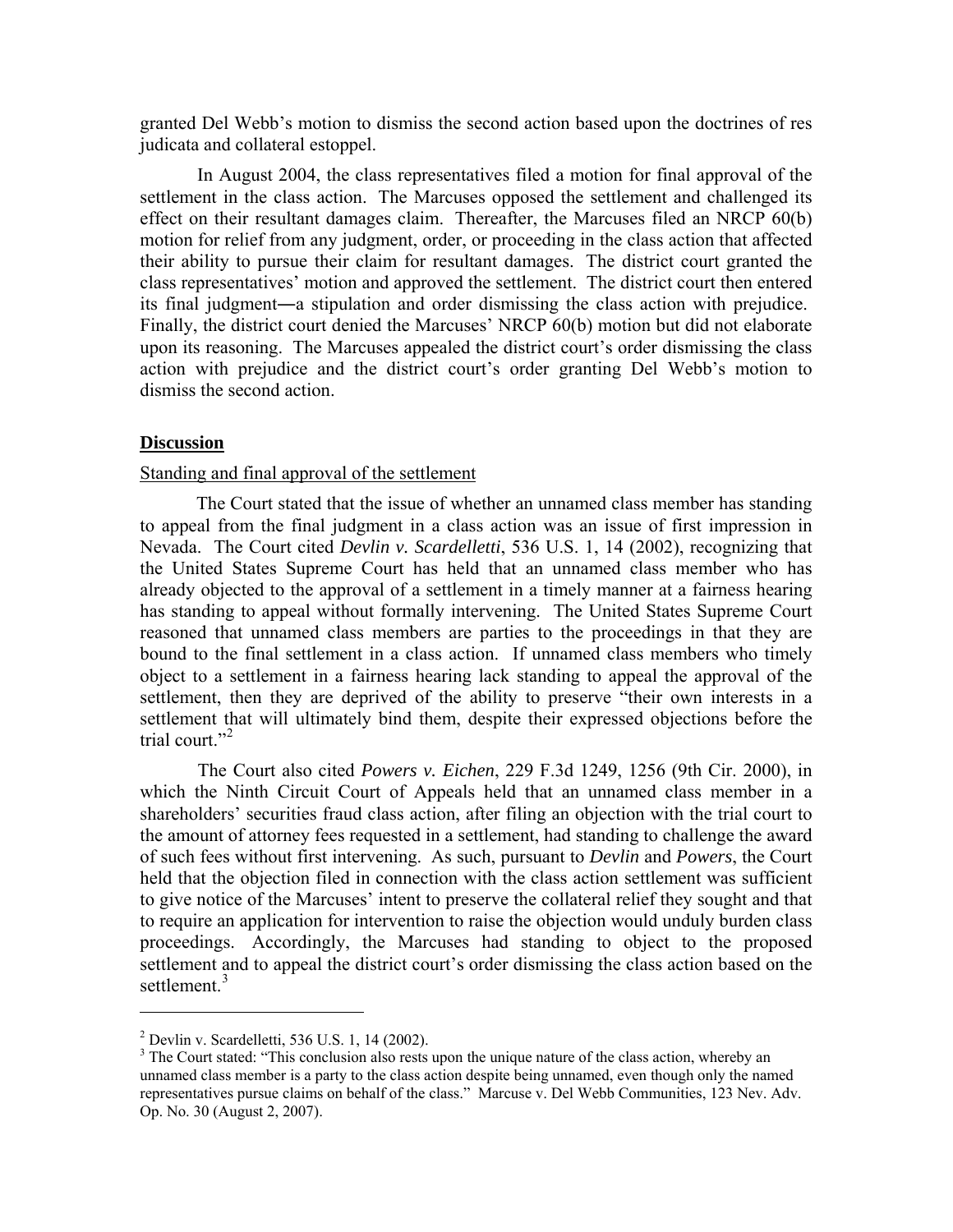Even so, the Court did not find error in the district court's final approval of the settlement. Moreover, the Marcuses' objection to the settlement was focused on their right to recover resultant damages rather than the merits and actual subject matter of the class settlement as a whole. As such, the Court concluded that the district court did not abuse its discretion in granting final approval of the settlement.

#### The Marcuses' motion to consolidate and motion for a separate trial

 The Court cited both NRCP 42(a) and FRCP 42(a) to establish that both allow for consolidation of actions that involve a common question of law or fact. Furthermore, the Court pointed out that it has held that a district court exercises its own sound discretion in considering a motion to order a separate trial under NRCP [4](#page-4-0)2(b).<sup>4</sup> The Court cited *State*, *Dep't of Mtr. Vehicles v. Moss*, 106 Nev. 866, 868, (1990), stating that "[p]olicy strongly favors deciding cases on their merits." The Court also mentioned its support of the class action framework because it promotes efficiency and justice and that, ordinarily, judicial economy would promote the trial of claims such as the Marcuses' claims within a class action. However, in opposing the Marcuses' motion to consolidate and motion for a separate trial within the class action, Del Webb claimed that the Marcuses were free to file a second action against Del Webb outside of the class action. Thus, because the Marcuses could file a second action, they would not suffer any prejudice if the district court denied their motion to consolidate and motion for a separate trial within the class action. As such, the Court determined that the district court did not abuse its discretion in denying the motion to consolidate and the motion for a separate trial within the class action.

#### Judicial estoppel and the dismissal of the second action

 The Court stated that the application of judicial estoppel is a question of law which this court reviews de novo.<sup>[5](#page-4-1)</sup> The Court reviewed five criteria for when judicial estoppel applies.<sup>[6](#page-4-2)</sup> The central purpose of judicial estoppel is to guard the judiciary's integrity, and thus a court may invoke the doctrine at its own discretion.<sup>[7](#page-4-3)</sup> However, the Court stated that judicial estoppel should be applied only when "'a party's inconsistent position [arises] from intentional wrongdoing or an attempt to obtain an unfair advantage."<sup>[8](#page-4-4)</sup> The Court added that the doctrine of judicial estoppel "does not preclude changes in position that are not intended to sabotage the judicial process."<sup>[9](#page-4-5)</sup>

 The Court noted that in its opposition to the Marcuses' motion to consolidate, Del Webb asserted that the Marcuses were not members of the class. Yet in its motion to

 $\overline{a}$ 

<span id="page-4-0"></span><sup>4</sup> C.S.A.A. v. District Court, 106 Nev. 197, 199, 788 P.2d 1367, 1368 (1990).

 $^5$  NOLM, LLC v. County of Clark, 120 Nev. 736, 743, 100 P.3d 658, 663 (2004).

<span id="page-4-2"></span><span id="page-4-1"></span> $6$  The five criteria are as follows: (1) the same party has taken two positions; (2) the positions were taken in judicial or quasi-judicial administrative proceedings; (3) the party was successful in asserting the first position (i.e., the tribunal adopted the position or accepted it as true); (4) the two positions are totally inconsistent; and (5) the first position was not taken as a result of ignorance, fraud, or mistake. *Id.* (quoting Furia v. Helm, 4 Cal. Rptr. 3d 357, 368 (Ct. App. 2003)).

<span id="page-4-4"></span><span id="page-4-3"></span><sup>&</sup>lt;sup>8</sup> *Id.* (quoting Kitty-Anne Music Co. v. Swan, 4 Cal. Rptr. 3d 796, 800 (Ct. App. 2003) (alteration in original)).

<span id="page-4-5"></span><sup>9</sup> *Id.*